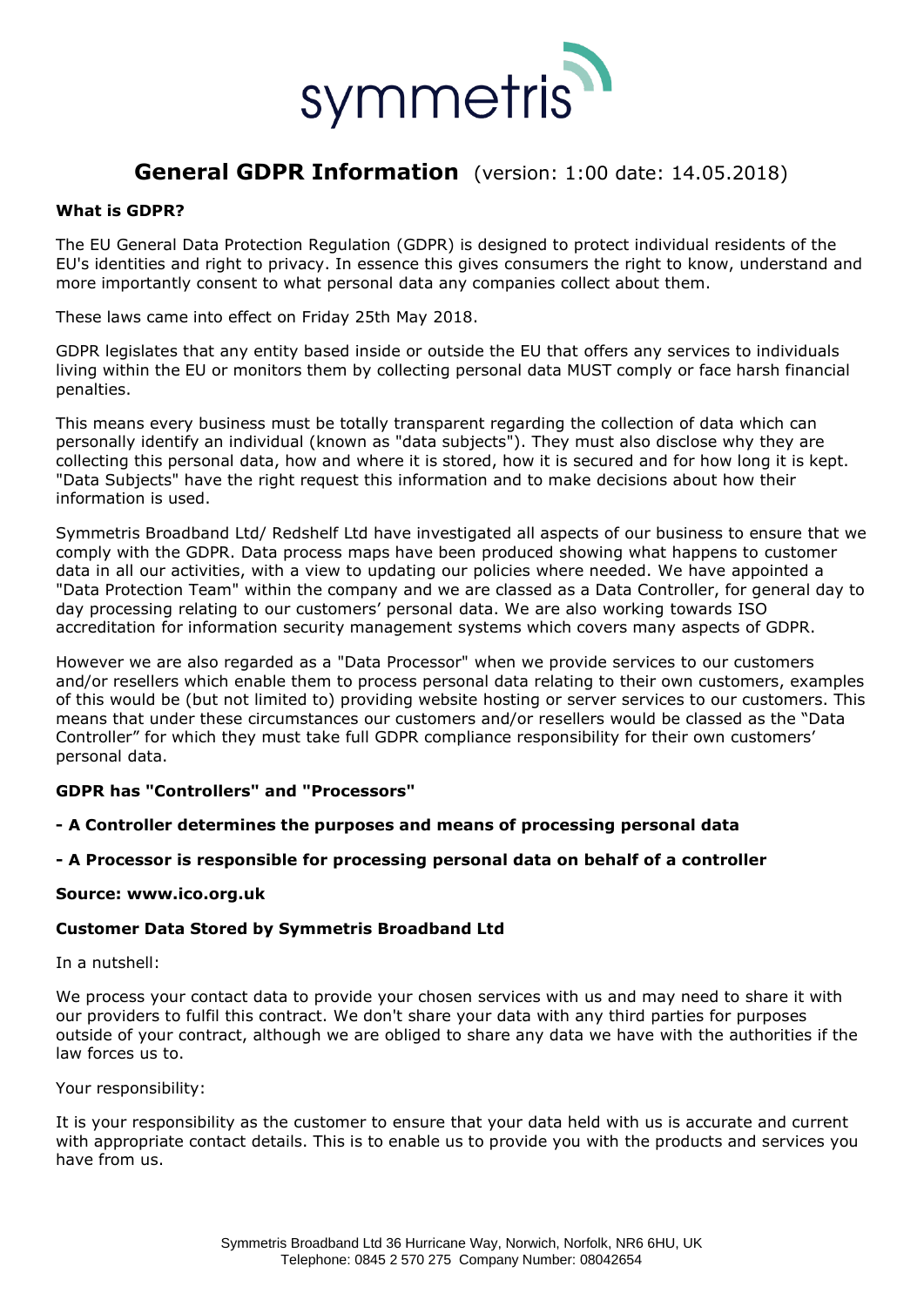

### The technicalities:

Your personal data is stored at Symmetris Broadband Ltd registered company address only on devices in a secure server room with access controls and limitations in place. All personal data is secured by multiple methods and is encrypted at rest. Your contact details will be processed and will not be shared with any other third parties, unless the provision of the service under the contract you have agreed to necessitates it. We may also share your data with legal entities if the law dictates it.

#### Opt Out:

We may contact you relating to the support, status and billing of any services you have with us, this makes up part of our contract with you. If you do not wish us to do so then please let us know and we will cancel the service.

## **If you have WISP with us**

In a nutshell:

We process your contact data to provide your chosen Wisp service with us and do not share it with anyone else. We also are required by law to store very basic details of sites you have visited for a period of six months. We do not store any other data relating to your browsing history.

## The technicalities:

As we are the sole provider of this service, your contact details will be processed by us and will not be shared with any other third parties. Your data will be used to provide you with the Wisp service according to the contract in place. As an ISP we store IP addresses that you have visited with dates and times for a period of six months. We do not log any further information like keystrokes, searches, emails or any other data relating to your browsing history. We are forced to do so to comply with current legislation and may hand over this data to the authorities if legally required. The encrypted data stored on our servers is secured by multiple methods and is accessible only from within Symmetris Broadband Ltd registered office. The key to decryption is only available to Symmetris Broadband Ltd senior staff.

## **Broadband, Domain Names and Phone Lines**

Broadband supplied via ADSL, FTTC, Satellite or Mobile Data 3G/4G

In a nutshell:

We process your data to provide your chosen services with us and may need to share it with our providers to fulfil this contract.

The technicalities:

Your contact details will be processed by us as and we will share your contact details with our upstream supplier. This is to meet the terms of our contract with you and to enable us to provide your Internet Service. A data sharing agreement with the upstream supplier has been put in place.